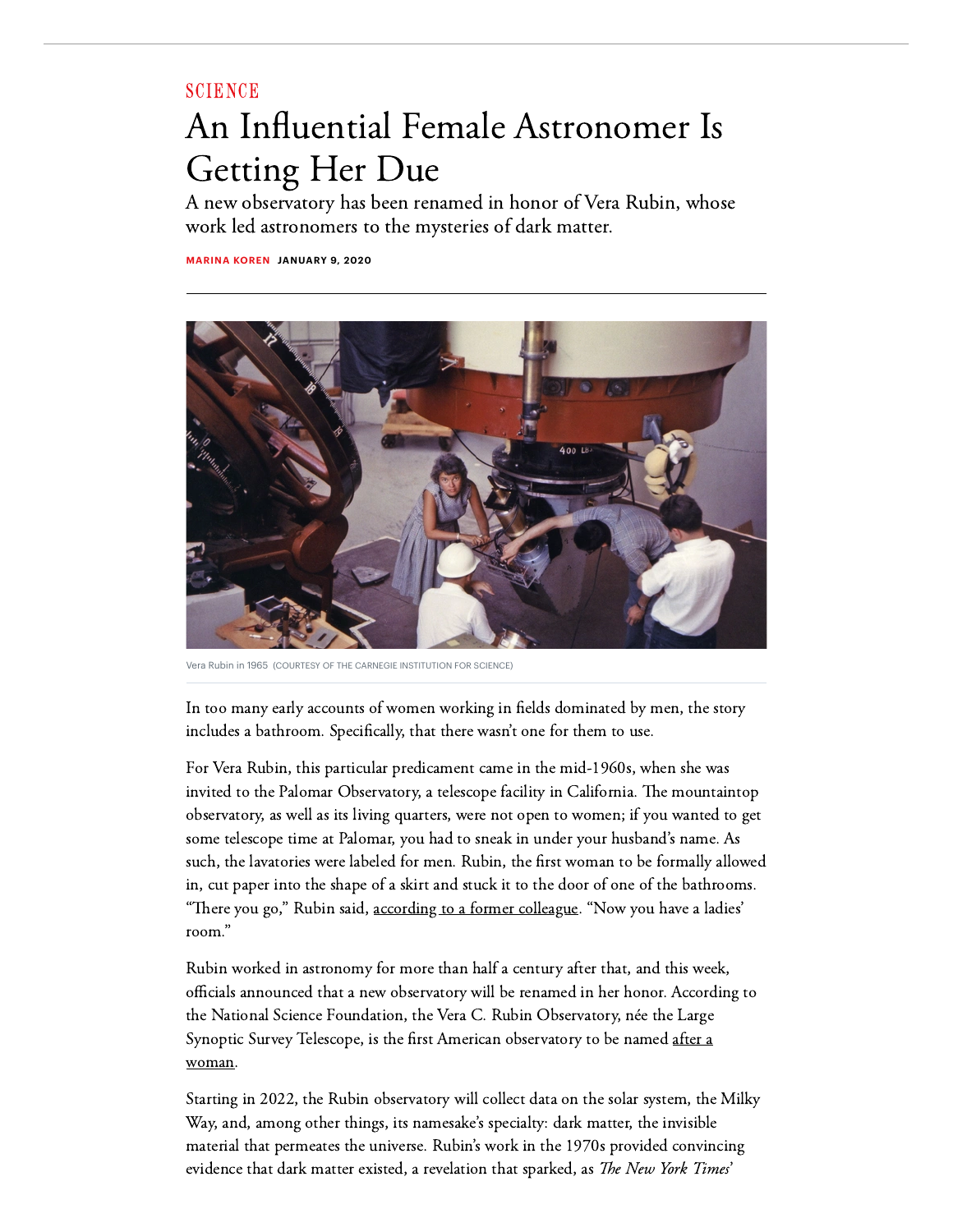Dennis Overbye [put](https://www.nytimes.com/2016/12/27/science/vera-rubin-astronomist-who-made-the-case-for-dark-matter-dies-at-88.html) it—and without any exaggeration—"a Copernican-scale change in cosmic consciousness."

Rubin was not an invisible figure in her field, and she received significant recognition for her work, including the National Medal of Science and an eponymous ridge on Mars. Such accolades, on top of her perspective-shifting work, could have earned her a Nobel Prize in Physics, many of her peers felt. For years, members of the scientific community lobbied in support of Rubin's consideration, and every year since her death in 2016, her name has come up during announcements of Nobel Prizes, which are given to living recipients, as an example of the committee's abysmal record of recognizing female scientists.

The christening of the observatory was announced this week at an annual meeting of the American Astronomical Society, which once hosted a 22-year-old Rubin for a presentation of her master's thesis, on the motions of galaxies, in 1950. Her adviser had offered, because of the circumstances—Rubin wasn't a member of the society, and she was a month away from her first child's due date—to deliver the thesis for her, in his name. "I said to him, 'Oh, I can go," Rubin [wrote](https://www.annualreviews.org/doi/pdf/10.1146/annurev-astro-081710-102545) in an autobiography. She drove, with her husband and infant in tow, and gave the talk, which turned out to be more controversial than she expected. "One by one many angry sounding men got up to tell me why I could not do 'that,'" she recalled.

In the 1960s, one of Rubin's colleagues at the Carnegie Institution for Science, Kent Ford, developed a telescope instrument that amplified starlight, and together they observed the stars of galaxies once too faint to be seen. Their first target was the Andromeda galaxy, the nearest major galaxy to our own. Rubin and Ford expected that the contents of this spiral galaxy—stars, gas, dust—would spin faster at its center, where there were many of them, than at its edges.

But they found that the matter at the fringes was rotating just as quickly. This seemed impossible. If matter were indeed traveling at these speeds, the galaxy should have been flying apart in all directions. And yet there it was, a glittering, intact spiral, seemingly unaware that, according to the laws of gravity that humankind had worked out, it shouldn't exist.

For this phenomenon to make sense within our definitions of physics, something else had to be contributing to the mass of the galaxy, far more than the stars that were visible and thus could be measured. Rubin pored over the data, punched into card paper. There was nothing there. Nothing they could see anyway.

After Rubin and Ford published their work in 1970, they were told, unsurprisingly, to look at more galaxies. When they did, they found the same pattern, again and again. So did other astronomers. Eventually, the community was forced to reckon with an uncomfortable but obvious explanation: that there is some kind of matter around us much more than the type that can be detected—that does not emit or reflect light, and that stitches together the cosmos like an invisible seam.

## [ Read: Why the search for dark matter depends on ancient [shipwrecks](https://www.theatlantic.com/science/archive/2019/10/search-dark-matter-depends-ancient-shipwrecks/600718/) ]

Rubin did not discover dark matter, a clarification she used to make [herself](https://blogs.scientificamerican.com/guest-blog/vera-rubin-didnt-discover-dark-matter/). No one has. Astronomers have so far seen dark matter only indirectly, in the way it interacts,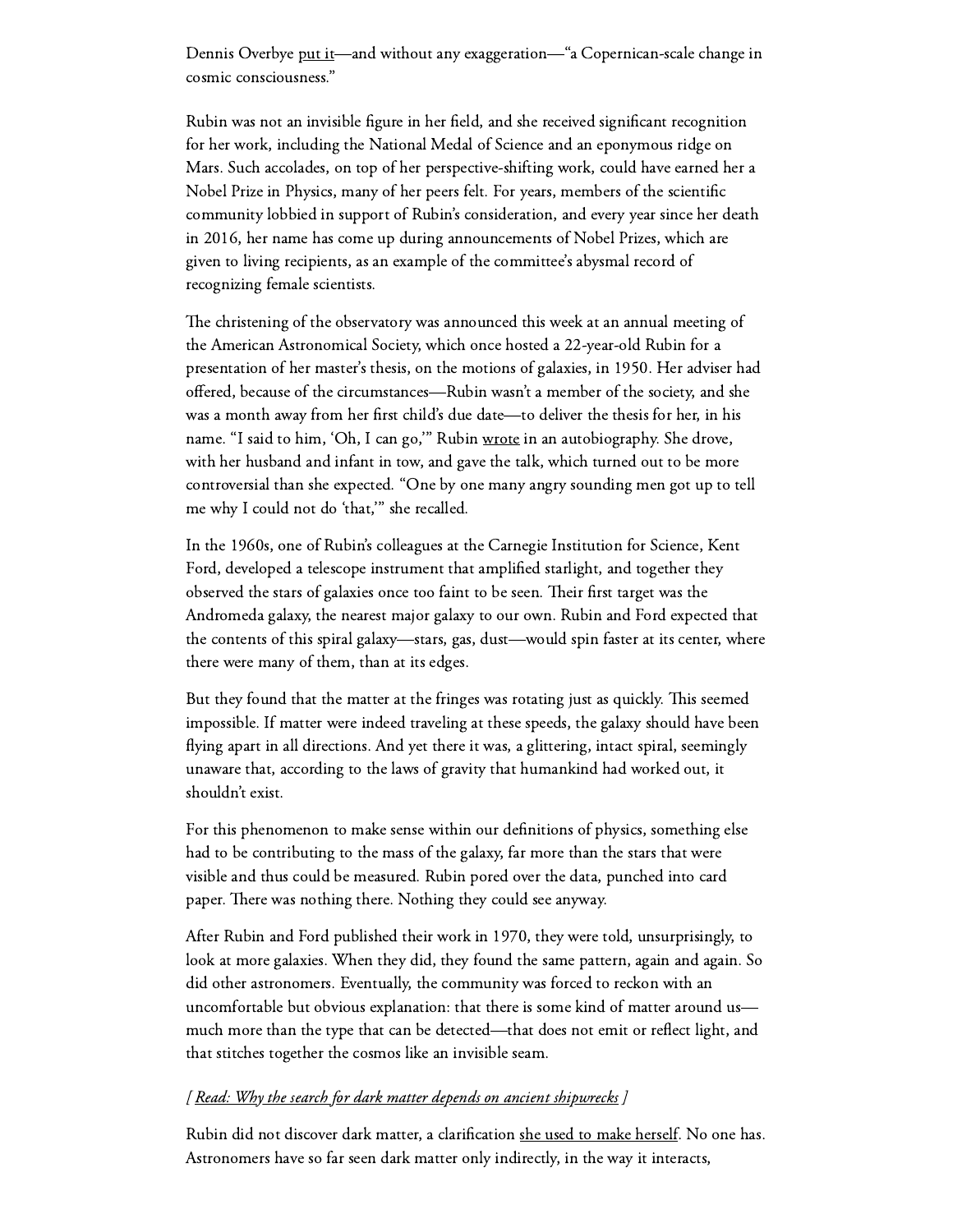through gravity forces, with the ordinary, light-producing matter that makes up galaxies and galaxy clusters. They have worked out that not only does dark matter keep webs of galaxies intact; it was probably responsible for drawing matter together in the first place, when the universe was young. While the existence of the invisible substance is not in dispute, individual particles of dark matter have yet to be detected. "It's like looking at a huge sand dune," Priyamvada Natarajan, a theoretical astrophysicist at Yale for whom Rubin was a source of professional support, once [explained](https://www.theatlantic.com/science/archive/2018/02/big-bang-first-stars-early-universe-hydrogen/554483/) to me. "You know how the sand dune is assembled, you can show how it dissipates in the wind, how it's washed out by water. But you don't know what a grain of sand is made of."

The absence of a bona fide detection shaped the argument against a Nobel Prize for Rubin. Some questioned "whether her indirect evidence was enough to determine the existence of dark matter," Lisa Randall, a physics professor at Harvard, [wrote](https://www.nytimes.com/2017/01/04/opinion/why-vera-rubin-deserved-a-nobel.html) in 2017, "or whether she was responsible for interpreting the overly rapid rotations of galaxies—a phenomenon that she and her collaborators had decisively observed—as evidence" for its existence.

These were "legitimate controversies," Randall said, but in the Nobel committee's history, such concerns have not always blocked awards. The 2011 Nobel Prize in Physics went to three men for discovering that the expansion of the universe is accelerating rather than slowing down. The contributing force is thought to be dark energy, another invisible kind of matter that permeates the universe and, in fact, accounts for most of it. But the nature of dark energy is as mysterious as that of dark matter. And last year, the prize went to James Peebles, who, among other significant research, provided the theoretical work that supported the effects Rubin and Ford had observed.

## [Read: The [absurdity](https://www.theatlantic.com/science/archive/2017/10/the-absurdity-of-the-nobel-prizes-in-science/541863/) of the Nobel Prizes in science]

The gender ratio in astronomy, as in many sciences, remains lopsided, inside the laboratory and behind the lectern. Only as recently as 2018 did the stewards of Hubble, the world's premier space telescope, decide to hide gender [information](https://www.theatlantic.com/science/archive/2018/12/hubble-space-telescope-gender-disparity/578545/) during reviews of research proposals; they found that a system blind to applicants' identities erased the gender disparities that the institution had long seen.

Rubin, who kept going into her office at the Carnegie Institute [until](https://www.bitchmedia.org/article/vera-rubin-dark-matter) her 80s, was well known for her support of other women in astronomy. Her observations helped give rise to a new wing of the discipline, but it was her personal guidance and public support that encouraged the female scientists who worked within it. It is impossible to say when the mysteries of dark matter will be truly uncovered. But an observatory named Rubin might play a pivotal role, as its namesake did, with an eye toward the sky and, one would hope, bathrooms for everyone.

We want to hear what you think about this article. [Submit](https://www.theatlantic.com/contact/letters/) a letter to the editor or write to letters@theatlantic.com.